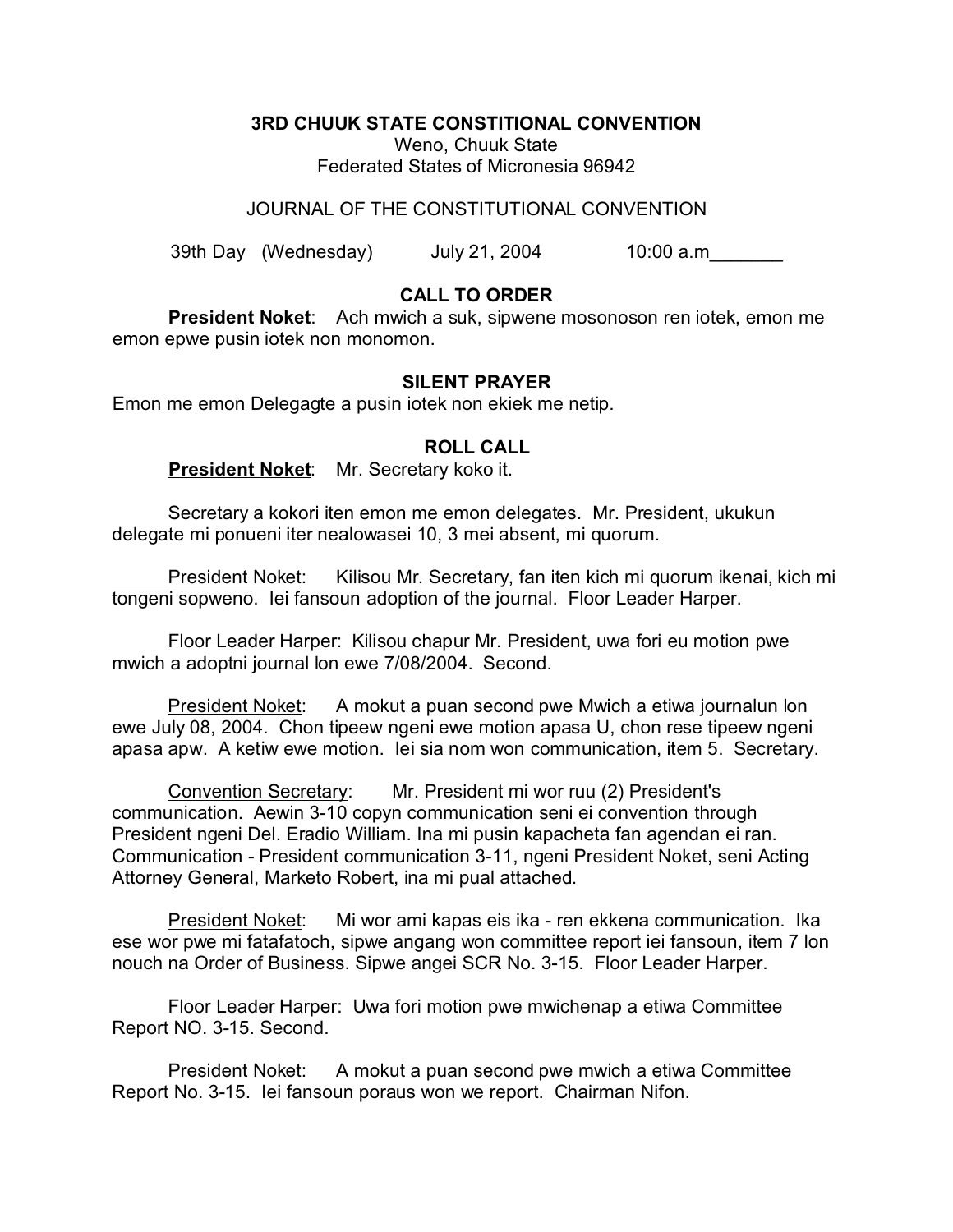Chairman Nifon: Kinisou Mr. President, Committee Report No. 3-15, seni omw we Committee won General Provision. Ewe a awenewen ngeni Del. Proposal No. 3-1, an epwe ekesiwini Section 7, non Article X, non ewe Chuuk State Constitution, an epwe atouu ewe kapas mandatory ewe requirement lon ewe annukun Health Insurance ngeni fonuach Chuuk. Mr. President sipwe puan chok omusomus fan iten ach we committee ren an akoon nakatatam fansoun an ei echo proposal epwe report sefan ngeni mwichenap. Nge fanasengesin osukosuk mi puan weneiti nouch kewe chon aninis. Iwe kinisou Mr. President pwe iei a nonom before emon me emon delegate. Emon me emon delegate epwene nenenong non ena report, met epwe nengeni nge epwe angawa ena report epwe touu, nge met emon me emon delegate a mefi epwe aochuono ena report an epwe tongeni ketiw meren mwichenap. Iwe omw we committee mi fakkun pwapwa, menemenoch, ren aninis seni mwichenap ngeni ekkena report. Kinisou chapur, Mr. President.

Floor Leader Harper: Mr. President.

President Noket: Floor Leader Harper.

Floor Leader Harper: Are esap wor netipengaw uwa aukatiu poraus won ewe report. Second.

President Noket: A mokut a puan second pwe a ukutiw poraus won ewe committee report, chon tipeew ngeni ewe motion apasa U, chon rese tipeew ngeni apasa Apw. Ewe motion a carried. Iei sipwene utut won ena report. Chon tipeew ngeni pwe mwich a etiwa ena report - Committee Report No. 3-15, apasa U, chon rese tipeew ngeni apasa Apw. Ewe Committee Report 3-15 a ketiw meren Mwichenap. Iei sipwe nom won item 8, non ena Order of Business. Sipwe poputa won Committee Proposal No. 3-15. Mwen ach sipwe angangeno won ena proposal upwe tungor ngeni Cecretary of Convention epwe emwenikich ren ena proposal. Secretary.

Convention Secretary: Mr. President, Committee Proposal No. 3-15, to amend section 7, Article X, of the Chuuk State Constitution by deleting Mandatory requirement of the comprehensive system on Medical and Health Insurance, or Health Insurance to be established by Chuuk State Government for all employee, residence of the State of Chuuk, by deleting the word which is mandatory.

President Noket: Iei fansoun poraus. Floor Leader Harper.

Floor Leader Harper: Uwa fori motion pwe mwichelap a etiwa Committee Proposal No. 3-15, won aewin alea. Second.

President Noket: A mokut a puan second pwe mwich a etiwa Committee Proposal No. 3-15 lon ewin anea. Iei fansoun discussion.

Chairman Stephen: Mr. President.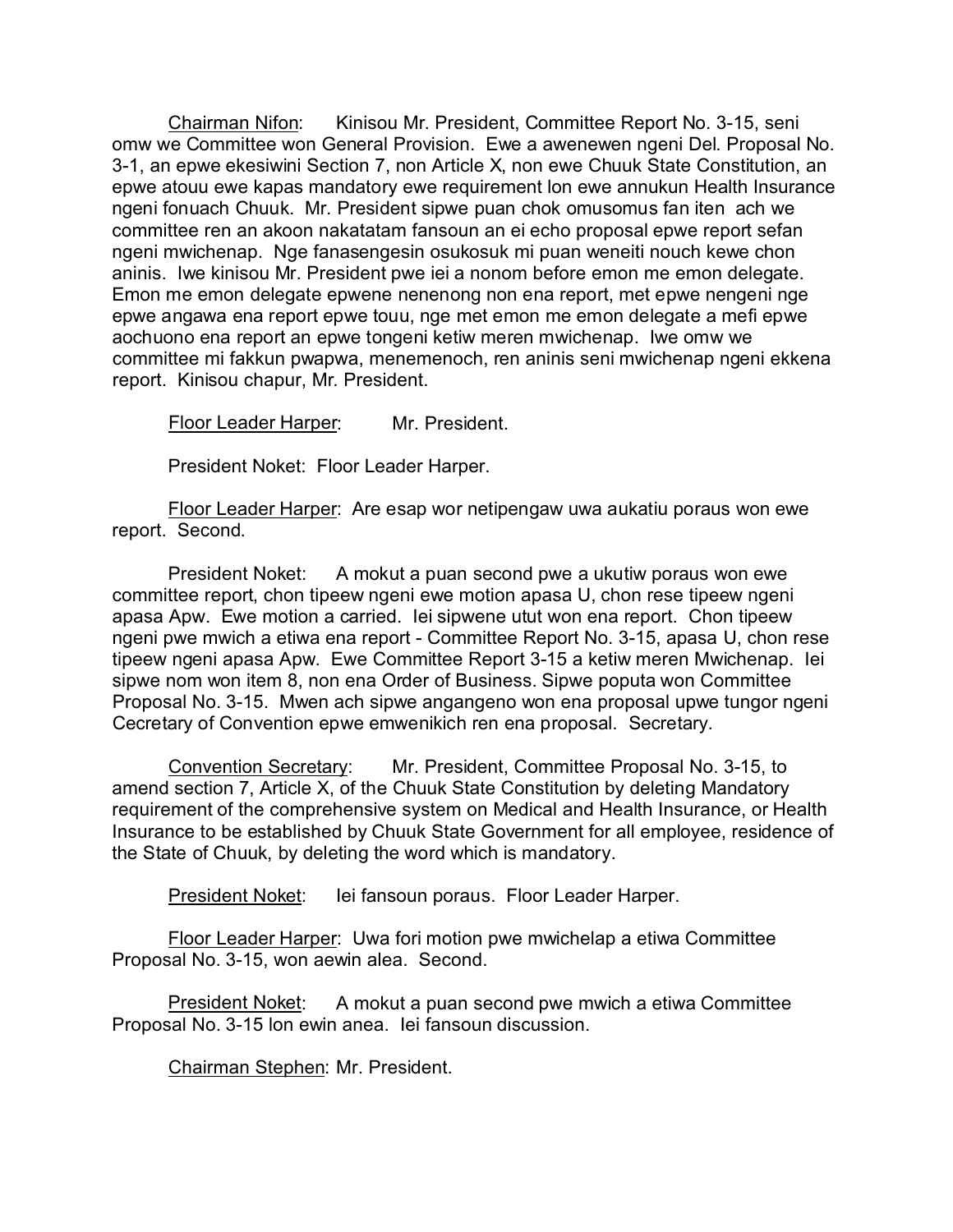President Noket: Chairman Stephen.

Chairman Stephen: Kinisou chapur, Mr. President. Ngang uwe mang ai upwe voice ai comments won ewe report nge ouwa fen aukatiw kapas won, iwe iei upwene chok mwo voiceni ai comment won ei proposal. Based won ekkan basis of en proposal, use sinei ika ena deletion of mandatory language epwe solveni the rest of the problems facing our people cover under this plan. Non ai uwa nenengeni ewe report iwe a foreclosed ai - kapasen ewe report, nge uchok mang. Ina wewen ita ai nenengeni sipwe nenengonochu ei proposal, mi watte ochun, puan watte ngawan mi pwa non we public hearing. Kinisou chapur Mr. President ina chok mwo kan puan mefiei.

Floor Leader Harper: Mr. President.

President Noket: Floor Leader Harper.

Floor Leader Harper: Kose mochen ngang upwe mo tungor ngeni ai we committee ika repwe mwo pul emweni kich won iawe ita ururun epwe tolong meian akasiwil. Won line met me won ena proposal. Use silei ika uwe tumunungaw ngeni ewe report are ir mi afata.

President Noket: Mwich epwe mo asoso ekis.

Mwich a asoso. A puan popusefalita.

President Noket: Iwe soposopono won - angang won ena first reading. lei fansoun discussion lon first reading won Committee Proposal No. 3-15. Floor Leader Harper.

Floor Leader Harper: Kilisou chapur Mr. President. Lon ei fansoun uwa fori motion pwe ewe rule e requireni written amendment, epwe mwo pual suspended if necessary. Second.

President Noket: A mokut a puan second pwe ewe rule requiring written amendment epwe mwo puan suspend an epwe wor amendment non oral. A puan second. Chon tipeew ngeni ewe motion apasa U, chon rese tipeew ngeni apasa Apw. A carry ewe motion. Floor Leader Harper

Floor Leader Harper: Kinisou Mr. President. Mi wor ai na proposed amendment won line 4, murin ena fos Insurance, iwe nefilen ena fos **Insurance me for** epwe tolong ekkei ititin fos, Which is Mandatory. Iwe nge Mr. President according to the current language of the Constitution, iwe mei wor eu comma murin ena Insurance. Iwe I personally question it, why they use that comma lon ena eu - murin ena fos Insurance. I so moved for the amendment. Second.

President Noket: A mokut a puan second pwe epwe wor eu amendment epwe tonong murin ewe kapas Insurance. Nefinen ena fos Insurance me for won line 4 epwe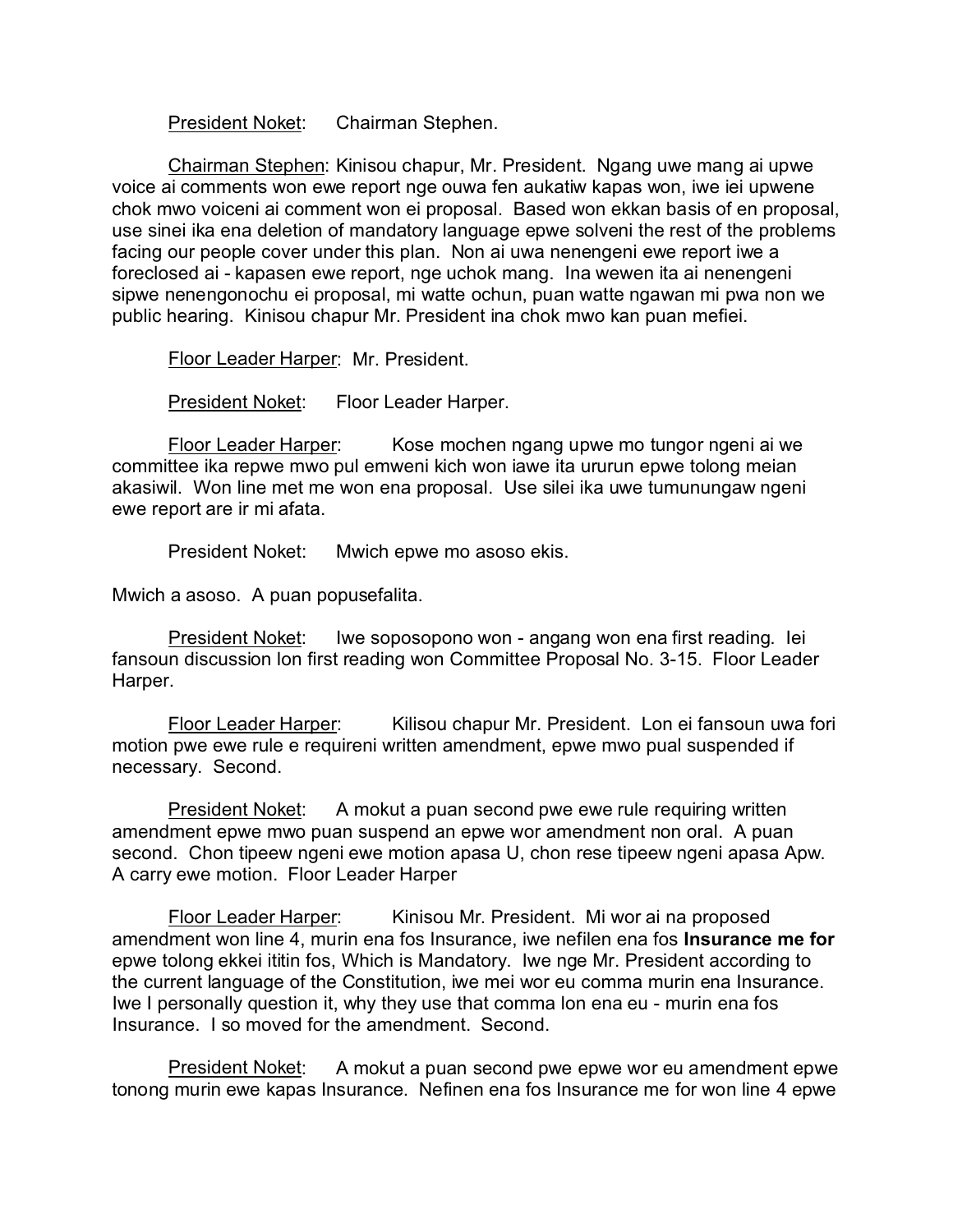tonong ena kapas - ekkena kapas which is mandatory nge epwe strike through. Iei fansoun poraus won ewe amendment. Floor Leader Harper.

Floor Leader Harper: Ewe amendment echok ii tolong an epwe ma apply ngeni nouch rule ika nouch format. Me lon nouch kei proposal lon fansoun a tolong won first reading. Ururun epwe reflect ekkewe amendment ngeni ekkewe article are section me lon ewe constitution mi amended. Ina popun are esap wor tipeengaw uwa fori motion pwe a koukutiw poraus won ei proposal. Second.

President Noket: A mokut a puan second pwe a koukutiw anini won ewe amendment, chon tipeew ngeni ewe motion apasa U, chon rese tipeew ngeni apasa Apw. A carry ewe motion. Iei sipwe soposopono chok angang won ena Committee Proposal No. 3-15, fiti fengen me met mi amended. Poputa - soposopono discussion. Chaiman Sitan.

Chairman Sitan: Kose mochen sipwe asoso

Mwich a asoso. Mwich a puan popusefanita.

President Noket: Mwich a poputa, Chairman Sitan. Chairman Sitan: uwa weweiti. Floor Leader Harper: Mr. President.

President Noket: Floor Leader Harper.

Floor Leader Harper: Ngang umochen sipwe nenengenochu ei propose amendment ngeni ei article me lon ei section. Fan iten sia weweiti pwe chommong chon Chuuk, akaewin ekkewe chon angangen government iir mi complaint ren ei eu wokisin mi nom lon nouch ei Constitution. Chommong ra mefi pwe mei rii manawer lon an nom ei workisin. Ina pwata ra tungor an epwe wor akasiwil ngeni ei article fengen me ena section. Iwe nge me epek lon ach ma pual rongorong usun mi fen pual afat me lon ewe report pwe chon ewe board me pual ekkoch ir mi silelap, ir resepwal mwo recommendni an epwe amended ena eu ika ekkena ititin fos. Fan iten re luku pwe ika epwe katuuruu ena "which is mandatory" iwe epwe feiengaw ach we insurance. Ika ewe Health Insurance plan, epwe fen eselipato an esap fen chiwen wor monian. Iwe a fen pual osupwangalo chon Chuuk are ekkewe familyn Chuuk mei ururun epwe mwar wor ekis alilis ngenir lupwen fansoun ar ra lom lon fansoun osukosuk are semwen. Iwe ina popun ika - ngang uwe mochen upwe tungor pwe sipwe fakkun nenengeniochu meni sie luku pwe epwe alisi chon Chuuk, iwe sisap pual tipemwaramwar le fiti. Nge ika sie luku pwe - an epwe remain ekkei fitu ititin fos lon ei section lon ei article. Iwe mi ooch sisap atapwanapwan ne siwili, nge ika sie luku pwe epwe fen puan ma osupwanga me ariafou ekkewe chon angang, ir mi contribute ngeni ei insurance plan, iwe upwe tungor sipwe pual serious lon ach sipwe considerni pwal ena eu ma wish of our state employees especially. Iwe ngang chok won winikapei, lon ei fansoun mi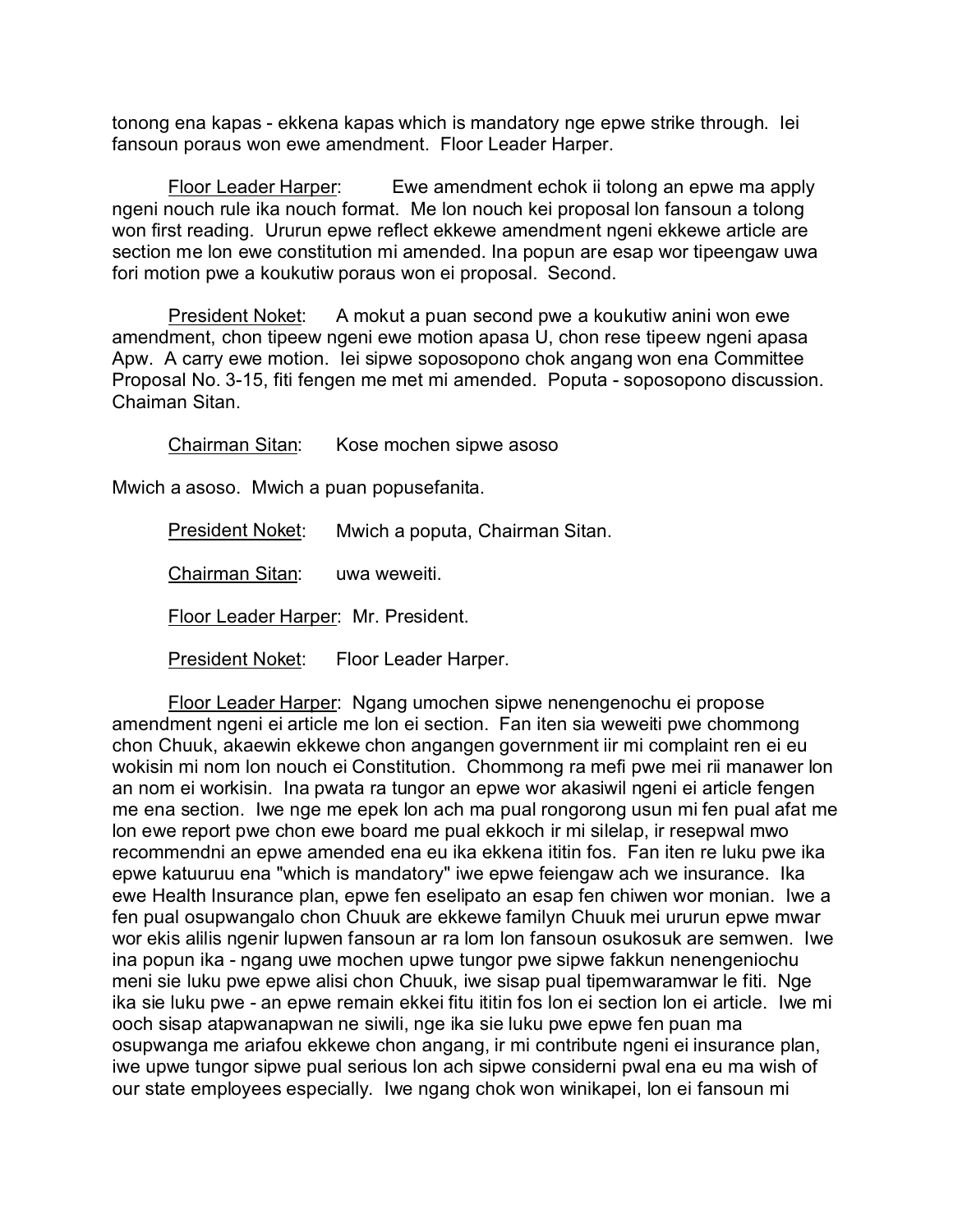osukosuk, mokutun ika kamon ach kewe allotment ngeni ei insurance, iwe iei ei och mettoch a esenipato usun nge upwele tipeew ngeni an epwe katalo ekkei ititin fos me lon ei section, lon ei article. Fan iten uwa nengeni nge met a fis usun nge sia chok cheatni nouch kewe aramas. Ren ach sia era pwe repwe contribute yet arr kewe allotment ese pay ngeni ewe insurance pwe a retain lon ach we offesin finance ika lon ach kewe bank, lon ach we general account. Nge a later on used for other purposes. Iwe ikkei ekkei - ai fakkun watten netipengaw, nuwokus, ekkewe ekis fofoun moni mi ururun epwe kamo ngeni satin, tuna, lunchon, me rice, iwe ese fen chiwen kamo ngeni pwe a nounou ngeni pwal ekkoch fan iten ei requirement me lon ei constitution. Nge eu requirement ese enforce meren ach we executive branch lon ach ei state government. Kilisou chapur.

President Noket: Ika ese chiwen wor discussion won ei proposal, sipwene -Chairman Sitan.

Chairman Sitan: Mr. President, ngang upwe sopwei metewe noun we Floor, lon ai pual momot ngang mi tipeew ngeni pual aucheani ei mettoch. Me lukun ewe - en allotment, ngang uwa pual nengeni ua kuna pwe the way ei insurance e manage merei ese allim. Lon kapas awewe, ngang I - uwe angang ngeni eu board, personally ren my professional work, as a board, eu commission are board. Iwe ua weweiti ewe board we put trust to the executive management ar repwe fori ar angang. Iwe ua mefi pwe apual watte - merei, abuse ren ewe moni, ren board travel, to find information nge aurouran management. Lon ena wewe ngang uwa pual tipeew ngeni an epwe kasiwil epwe ngeni aramas ar choice. Kilisou.

Chairman Rosokow: Mr. President. President Noket: Chairman Rosokow. Chairman Rosokow: Uwa amokutu pwe a koutiw anini. Second.

President Noket: A mokut a puan second pwe a koukutiw anini won. Chon tipeew ngeni pwe a koukutiw anini won ewe proposal chon tipeew ngeni apasa U, chon rese tipeew ngeni apasa Apw. A koukutiw anini. Iei sipwene vote won ewe Committee Proposal No. 3-15, lon Ewin anea. Sipwe angungu lon voice vote. Chon tipeew ngeni pwe Mwichenap a etiwa Committee Proposal No. 3-15 lon ewin anea, apasa U, chon rese tipeew ngeni apasa Apw. A ketiw Proposal lon Ewin Alea 3-15. Sipwe angang won CP No. 3-16. Sipwe tungor ngeni Secretary epwe mwo emwenikich ren itenapen ena - ika ena proposal. Secretary.

Convention Secretary: Mr. President, CP No. 3-16, committee proposal to amend Article XI of the Chuuk State Constitution by adding a new section relating to the surveying of tideland and other disputed marine areas.

President Noket: Floor Leader Harper.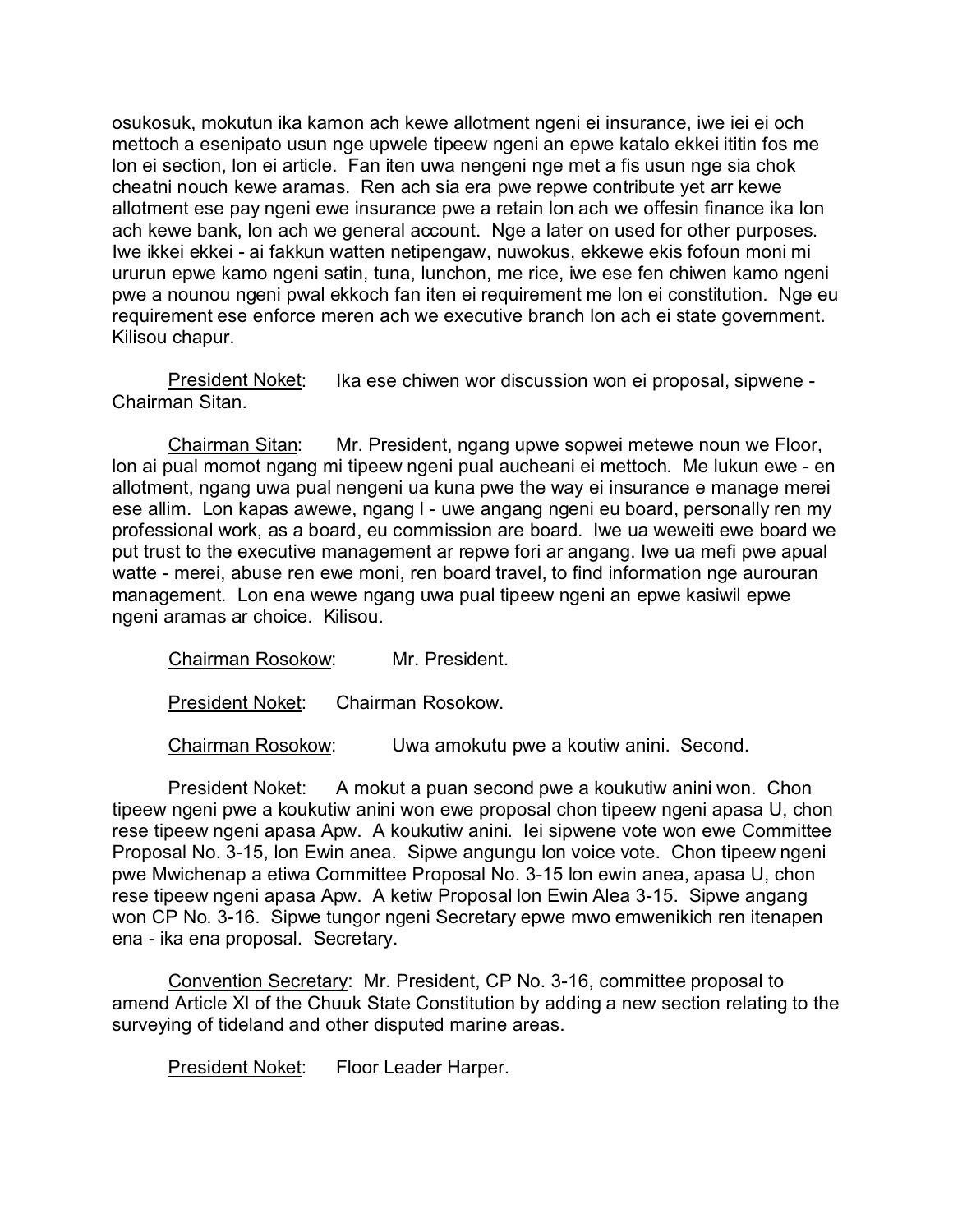Floor Leader Harper: Kilisou chapur Mr. President, ua fori motion pwe mwichelap a passni Committee Report No. 3-16, lon aewin alea.

President Noket: A mokut a puan second pwe mwichenap a etiwa Proposal No. 3-16, lone win anea. Iei fansoun discuss won ena motion - oh won ena proposal.

Floor Leader Harper: Mr. President.

President Noket: Floor Leader Harper.

Floor Leader Harper: Uwa pual fori motion pwe ewe rule e requireni written amendment epwe pual mwo suspended lon ei fansoun.

President Noket: A mokut a puan second pwe ewe rule e requireni written amendment epwe mwo suspended me mwen an epwe wor floor amendment. Chon tipeew ngeni ewe motion apasa U, chon rese tipeew ngeni apasa Apw. Floor Leader Harper, kopwe sopweno omw we amendment.

Floor Leader Harper: Kilisou chapur Mr. President. Upwe amusomus ngeni monun ne mwich ai upwe sotuni ne walong ai keei akasiwil. Nge ika pwe epwe ngaw ngeni lapalapen ach angang, iwe uwa kan chok pual tungor amwenioch seni convention an epwe tongeni accommodate ni ei eu ekiek ngang ia luku pwe a meen auchea an epwe tongeni pual tolong lon nouch ei constitution. Usun chok met ei proposal a ekieki lon ei fansoun. A - ren chok melapen porausan met uwa mochen upwe fori, are pwe epwe och, upwe pual pachelong eu commission me lukun ena Chuuk Marine Commission. Iwe epwap ma worded meren nouch kana ma attorney fengen me nouch we secretary and epwe alilis an epwe ititioch kapasan. Nge ren mwo iei ita upwe ura pwe ika epwe tufich usun met uwa pwarata, won line 3, epwe ura pwe "there shall be establish a Chuuk Marine Commission to survey tideland and other disputed marine water, seas, and a police commission. Iwe murin ekkena a feitiu epwe ura whose composition, duties and responsibilities shall be prescribed by statute. Ikena ai kana alapalapen akasiwil. I so moved Mr. President.

President Noket: A mokut a puan second pwe epwe wor ena amendment epwe katolong epwe nom murin ena water aeas. Epwe kapachonong murin ena areas epwe.....

Floor Leader Harper: Kose mochen sipwe mwo asoso Mr. Presient.

President Noket: Sipwe mwo asoso.

Mwich a asoso. Mwich a puan popusefalita.

President Noket: Soposopono ne poraus won ena Committee Proposal 3-16, met Floor Leader Harper, kopwene withdrawni omw na amendment ika.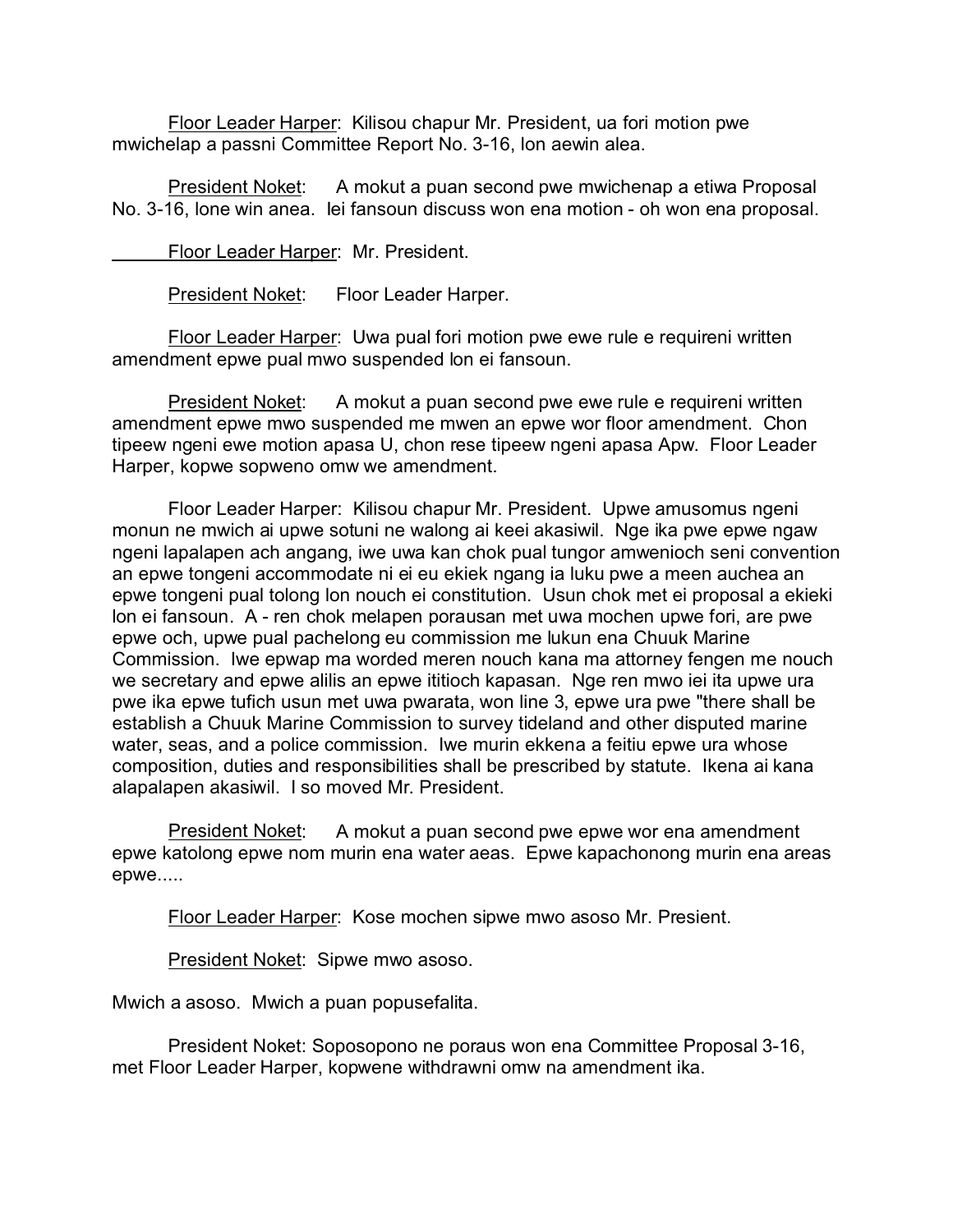Floor Leader Harper: Ewer kilisou chapur Mr. President, uwa mwo kan puan withdrawni lon pwetete, ai kewe ekesiwl.

President Noket: A withdraw ekkewe amendment an Floor Leader Harper, iei fansoun soposopono won - discussion won ena Committee Proposal 3-16.

Floor Leader Harper: Mr. President.

President Noket: Floor Leader Harper.

Floor Leader Harper: Kilisou chapur Mr. President, ai nenengeni nge mwo me leich, kich mi ii pwal aucheani ei ekiek. Nge lon ach sia pual nenengeni me epek pwe michok pual tawe ika Legislature epwe walong pwe epwe pual eu an ewe Land Commission sekining an epwe pual tongeni serveyni ekkewe tideland ika metakewe. Iwe ina popun uwa tungor pesepesen ngeni monun nemwich ach sipwene tongei ewe introducer iwe sia passni lon first reading. Nge sipwap killini lon second reading.

Chairman Mori: Ngang upwe fakkun mwo apasa ai kinisou ngeni nouch we Floor Leader Harper an kan puan considerni ach we proposal. Nge uwe ura chok nge e nom won an we kapas Patapat, Pwichipwich. Nge ita met ei upwe tungor ngeni delegates meinisin. Sipwe ekis ousening ngeni met ewe introducer met an wesewesen mochan won ei meen, pun usun epwe kukun an opportunity an epwe addressni ei convention fan asengesin noun ei proposal. Kinisou Mr. President.

President Noket: Ewer, ngang use tongeni upwe forceni emon an epwe pworaus, pwe pusin nemenemen emon me emon an epwe pusin poraus won eu proposal. Ika ese chiwen wor chon poraus won ei proposal iwe sipwene utut won. Chon tipeew ngeni pwe mwich a etiwa Committee Proposal 3-16, non ewin anea apasa U, chon rese tipeew ngeni apasa Apw. Ei Committee Proposal a pass non Ewin Anea. Iei sipwene - mwich epwene angang won Committee Proposal No. 3-17, a feen katouu ena nanew. Iwe mwen ach sipwe angangeno sipwe tungor ngeni Secretary epwe emwenikich won ena Proposal.

Convention Secretary: Mr. President, Committee Proposal 3-17, a committee proposal amending Article V of the Chuuk State Constitution relating to Legislative branch.

President Noket: Floor Leader Harper.

Floor Leader Harper: Kilisou chapur Mr. President, uwa pual fori eu motion pwe mwichelap a passni Committee Proposal No. 3-17, won ewin alea. Second.

President Noket: A mokut a pual second pwe mwich a etiwa Committee Report 3-17, lon ewin anea. Chon tipeew ngeni ei motion, apasa U, chon rese tipeew ngeni apasa Apw. A carry ei motion. Iei fansoun discussion won ewe Proposal 3-17.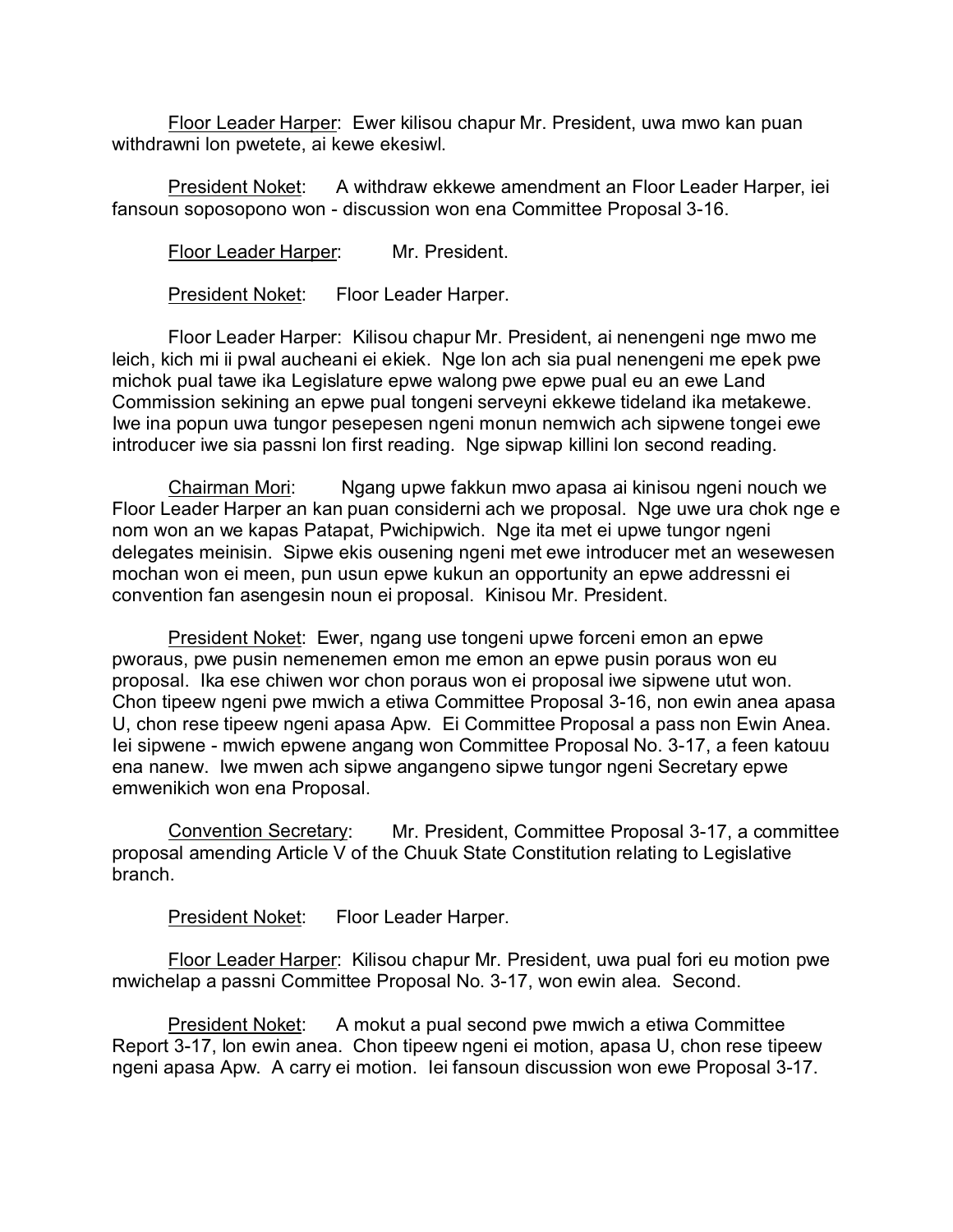Floor Leader Harper: Mr. President.

President Noket: Floor Leader Harper.

Floor Leader Harper: Aewin upwe mo tungor ngonuk President kopwe ureni Honorable Delegate Sirom, pwe esap osukosukaei lupwen fansoun uwa for motion, pwe e ngawelo ai poraus.

President Noket: So ordered.

Floor Leader Harper: Thank you. Ngang - lon ei fansoun - kilisou chapur Mr. President. Lon ei fansoun uwa pual fori motion pwe ewe rule e requireni written amendment epwe mwo pual suspended lon ei fansoun.

President Noket: Sipwe mwo asoso ekis.

Mwich a asoso. Mwich a puan popusefalita.

President Noket: Sia pual popusefalita. Mi second ewe motion ren an epwe mwo pual suspend ewe rule ren written amendment. Chon tipeew ngeni ewe motion apasa U, chon rese tipeew apasa Apw. A carry ewe motion. Iei fansoun Floor Leader Harper, ifan omw na amendment.

Floor Leader Harper: Ewer, kilisou chapur Mr. President. Ita upwe kan pual tungor alilisoch seni mwichelap pokiten sise pual kon nien nipwakoch ika molota ngeni ekkei akasiwil. Ita upwele chok kan urauu ekiekin nge epwap nonom ren nouch kei mi kan silelap. Repwap kan ma wordni ika pwe epwe pass won na line 17, en e ura pwe epwe divided into 5 senatorial regions. Epwe ekesiwil ena 5 Senatorial Regions nge epwe ura - epwe divided into 13 Senatorial Precinct, ika Region, ika area, ika whatever word ei convention epwe prefer or think its more appropriate. Iwe a as follows: Iwe a poputani Northern Namonea, epwe consisting of islands of Weno, Fono, Piis-Paneu, iwe a tetelin met mi fis me lon ei current constitution under the House of Representative, ina met epwe chok tolong.

President Noket: Me mwen ach sipwe soposopolo Floor Leader Harper, kopwe afata ngeni mwich ren ena ka amendni ena Senatorial Region, me met kopwe wanong pwe siwinin. Epwe fat ngeni mwich, ach sipwe tongeni poraus won. Kose tongeni omw kopwe chok ara pwe epwap nemenemen mwich met repwe finata an epwe iteni.

Floor Leader Harper: Kose mochen sipwe asoso.

Mwich a asoso. Mwich a puan popusefanita.

President Noket: Mwich a popusefanita. Floor Leader Harper, kose mochen kopwe reinstateni omw we amendment, your first amendment.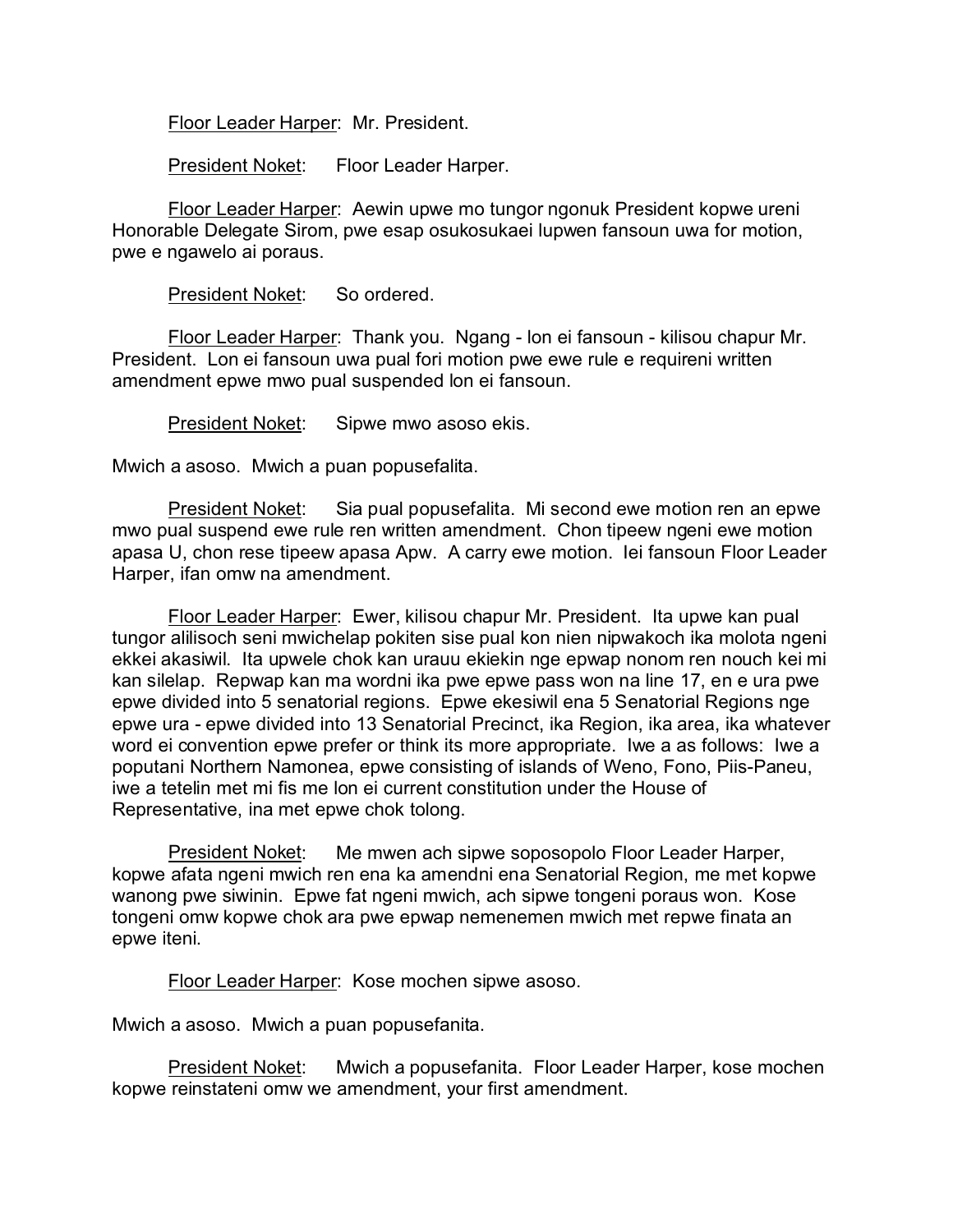Floor Leader Harper: Ewer, kilisou chapur Mr. President. Lon ena - won ena line 17, ena fos "5 Senatorial Regions epwe katalo, nge epwe tolong 13 Senatorial District.

President Noket: 17th? Floor Leader Harper: Won line 17. President Noket: Epwe tonong fite? Floor Leader Harper: 13 Senatorial District. Chairman Stephen: Osupwang. President Noket: Met omw na osupwang?

Chairman Stephen: Ufen mochen anisi ai we good colleague ren an na amendment, uwe tungor ika ese mochen epwe fen wanong lon written pun an epwe amendni chok ekis iwe unusen ekkei meen iwe.....

President Noket: Esap osupwang ena pwe ke mochen kopwe puan fori eu amendment sipwe mut ngeni Floor Leader Harper, epwe sopweno metewe an amendment.

Floor Leader Harper: Kilisou chapur Mr. President. Ena e ura, as follows iwe meinisin ekkena murin ena follows epwe katalo feitiu won 13, muchulo won Pollap, epwe katalo. Nge epwe tolong in lieu thereof epwe tolong won - ekkena mettoch meinisin mi stricken out me won 2nd page starting on line Eu, Northern Namoneas, a feitiu, feitiu, feitiu, tori won line 16. Ikena met epwe tolong siwilin ekena epwe katauu seni line 17 murin follows tori 23, Pollap.

President Noket: Secretary en mi fallowni ena amendment a kon lengthy. Sipwe mo asoso eksi.

Mwich a asoso. Mwich a puan poputa sefan.

President: Mwich iei a puan popusefanita. Iei kich mi chon nom won Committee Proposal No. 3-17. Floor Leader Harper.

Floor Leader Harper: Kilisou Mr. President, uwa fori motion pwe a koukutiw poraus won ena Proposal 3-17, second.

President Noket: A mokut a puan second pwe a kaukutiw anini won ena Committee Proposal 3-17, chon tipeew ngeni apasa U, chon rese tipeew ngeni apasa Apw. Akaukutiw anini. Iei sipwene vote won ena Committee Proposal No. 3-17, lon an pass ewin anea. Chon tipeew ngeni pwe Mwich a passni ei Committee Proposal No.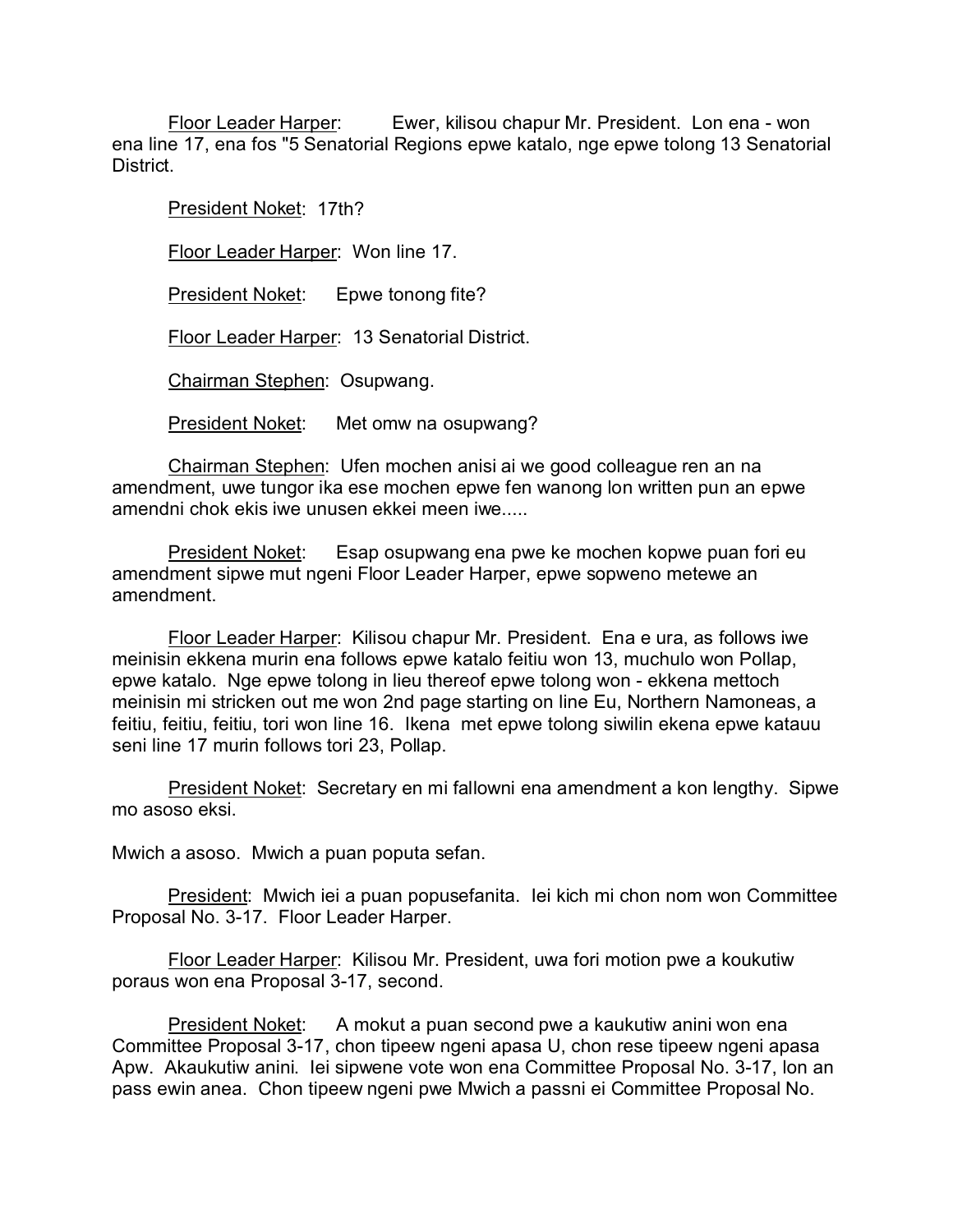3-17, lon Ewin Alea, apasa U, Chon rese tipeew ngeni apasa apw. A carry ei - ewe CP No. 3-17, a pass Ewin Anea.

Floor Leader Harper: Osupwang Mr. Presient.

President Noket: Met omw na osupwang Floor Leader Harper.

Floor Leader Harper: Kose mochen kopwe ureni nouch kei secretary pwe resap osukosukaei lupwen fansoun ai uwa concentrate lon ai angang. Kilisou chapur.

President Noket: Sise asoso iei, nge epwe nom won record, tungor ngeni staff, secretary, akaewin ekkena female staff ousap osukosuka delegates fansoun ar ra deliberate lon ar angang mi auchea. Kinisou. Floor Leader Harper.

Floor Leader Harper: Kilisou chapur Mr. President. Ua fori motion pwe mwich epwele mwo sarelo ren ikenai niwinsefal kulok 2:30 nesosor. Sipwe mwo asoso.

President Noket: Ese second ewe motion. Soposopono chok mwich, ese second ewe motion sipwe awesano mwan ekan mi wor non nouch na order of business. Ifan ewe - nouch we order of business, secretary eto upwe nouni echo order of business.

Floor Leader Harper: Sipwe mwo asoso.

Mwich a asoso. Mwich a popusefanita.

President Noket: Mwich epwene angang won ena item 12. Ese wor second reading, final reading, consideration of resolution, ese wor item 12. Mi wor ekkei resolutions e introduce - fite iwe ikenai. Mi puan wor proposal epwe puan introduce, secretary.

Convention Secretary: Mr. President mi wor ekkei Resolution mi katolong.

President Noket: Aleani itenaper, me nampar.

Convention Secretary: Eu, confirming the Nomination of Julio Raymond as delegate to the 3rd Chuuk Constitution Convention to replace Delegate Lester Ruda has been unable to perform the duties and functions of his office due to the prolong physical illness. The other Resolution congratulating the Honorable Freddie Nifon on his appointment by the Governor of Chuuk State to the House of Representative to the Legislature to fill the vacancy and serve for the unexpired term in the Legislature on behalf of the people of Northern Namoneas Region. Mi wor eu delegate proposal, Ruanu (4) ekkei delegate proposals. Eu by Delegate Tuter Sirom, amending section 1 of Article XII, relating to the General Election in the State of Chuuk. Singkoro Harper,Floor Leader, To amend Article XI, by inserting the new section VI, relating to the creation of Police Commission. Floor Leader Harper, amending section II or Article